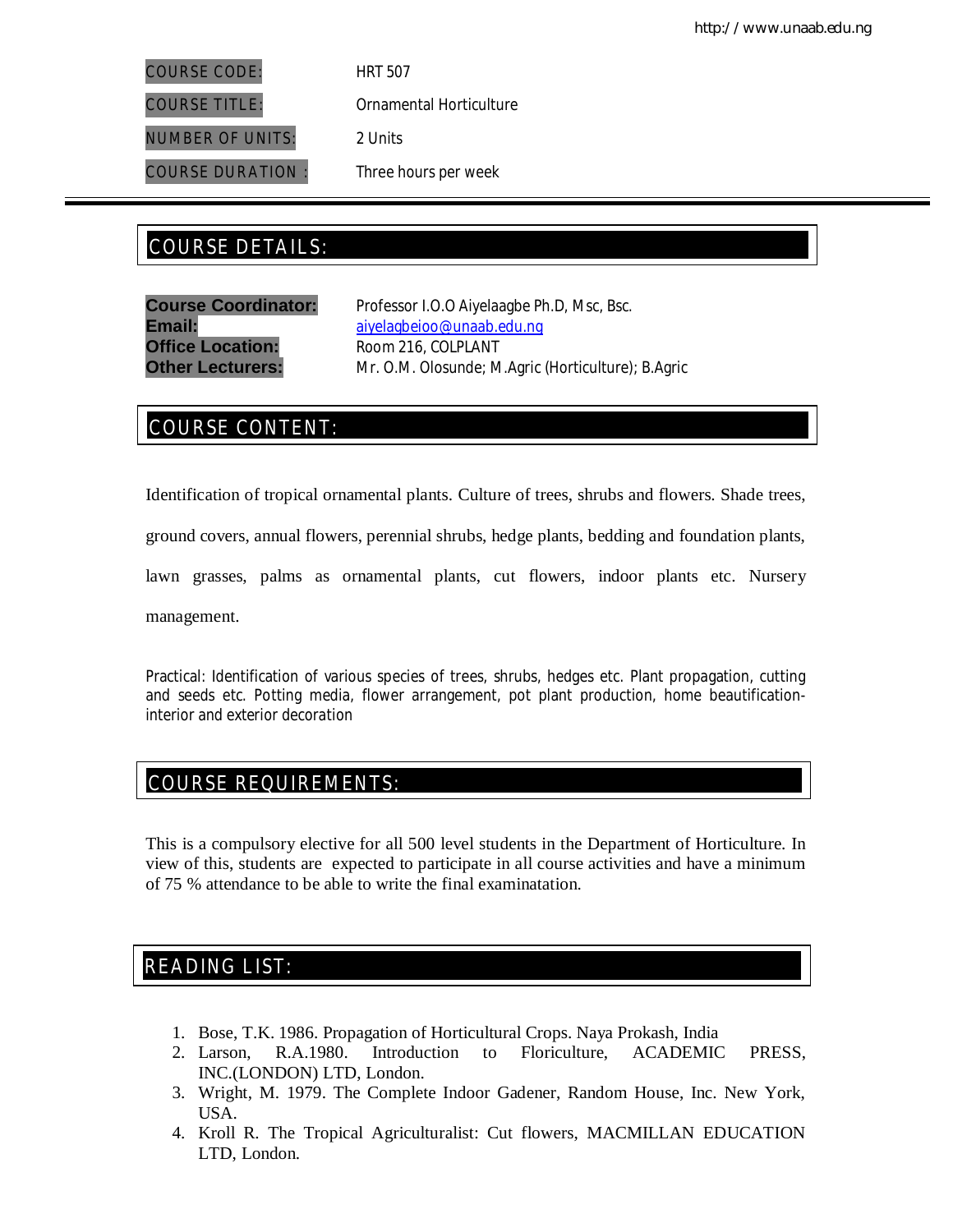## LECTURE NOTES

E

General Introduction:

Definition of Horticulture

 Branches: Pomology, Olericulture, Floriculture, landscape Horticulture, Horticultural Engineering etc.

Ornamental plant industry: prospects and problems

**B. Hedges/ Screens:** All plants in this category are well foliage from the ground to up, able to provide a dense separation or screen in a landscape. Some are knee-high shrublets good for edging or to demarcate boundaries, walkway or path; at the other extreme are shrubby trees that grouped closely, can block objectionable view or direct the eye to a garden focal point. They are able to tolerate shearing into formal hedges or as informal hedges. A hedge plants should have good branching ability, evergreen, perennial and be easily controlled. Examples: *Codiaeum variegatum, Murraya paniculata, Durranta repens, Ixora javanica etc*

**C. Foundation plants:** They are plants established next to the foundation of the building. They provide transition from house to garden by hiding the unattractive house foundation. Examples: *Euphorbia splendens, Setcreasea purpurea, Canna indica, Ixora hybrids, Euphorbia tithymaloides/ Pedilanthus tithymaloides etc*

**D. Ground covers:** They are plants that generally adorn and complement the greenery of the lawns / grasses established to protect and preserve the soil or base line of an environment. The best known ground cover is lawn and it unsurpassed as a surface to work or play upon. But where foot traffic is not important or not wanted many other ground cover plants can offer much of a lawn's neatness and uniformity with considerably less maintenance. Choices of ground cover run the gamut of foliage textures and colours or production of colourful flowers. Pattern planting can be made using different ground cover to contrast pleasantly with one another. Most ground covers function as barriers in the landscape, rather than as the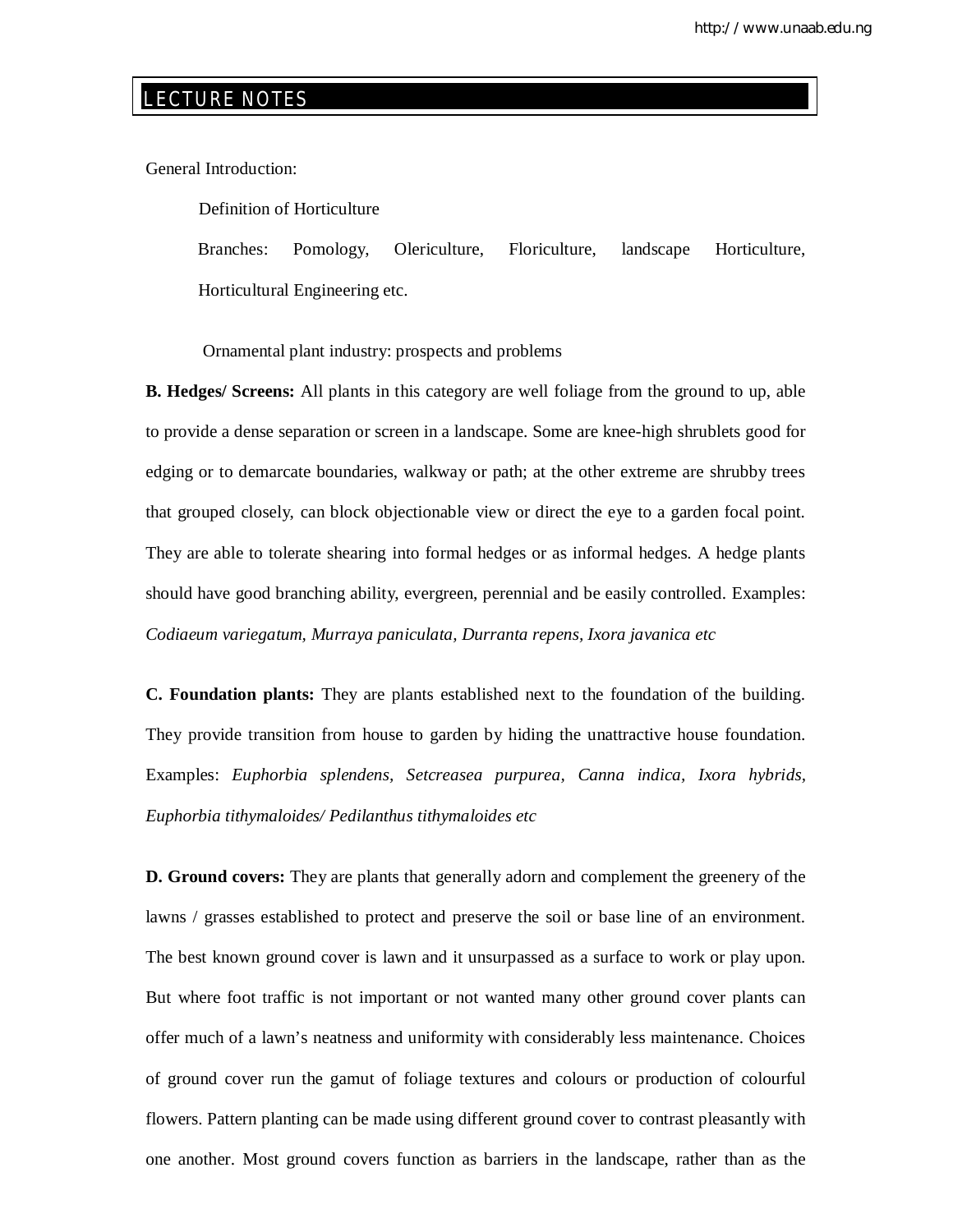green bridge between areas a lawn provides. Examples: *Begonia rex, Alternanthera bettzickiana, Catharanthus roseus, Portulaca grandiflora, Caladium bicolor etc*

**E. Ornamental Shrubs:** Shrubs are woody plants that usually increase in size by growing new wood from older wood as well as by extending new stems from the plant's base. Unless specially trained, a shrub will have several stems that rise from ground level or close to it. Shrubs are low growing trees usually used as meadows and ornamental spot plants in an environment; they range from ankle-height Lilliputians to multi-stemmed Gullivers you can actually work under. Examples: *Nerium oleander, Thevethia peruviana, Mussaenda philippica, Cassia corymbosa, Caessalpinia pulcherima etc*

**F. Trees in Landscaping:** Though no distinct line separate a tree from a shrub, except that a typical tree grows a single trunk, rising from the ground and branches out higher up. There are trees that reach a maturity at 15 feet tall, but some shrub reach up to 20 feet. Some of these shrubs serve as some trees, particularly if the lower branches are removed. Therefore, a tree is a large, woody plant having one or several trunks topped by a foliage canopy. The arborist defines trees as 'Singletrunked woody plants attaining a height of at least 200 feet'. Tall growing plant species for shade provision (flame of the forest, etc.), avenue plantings (Cassia fistula), ornamental plants (Tabebua rosea), fruit trees (Mango or Citrus, etc.), wind breaks (eucalyptus, teak, etc),

**G. Lawn grasses:** Lawn or turf usually refers to area of land planted to grasses that is kept close cut and smooth. Such grasses or creeping legumes are perennial plants to ensure a complete cover of the ground as desired in places like residential /private lawns, parkways, rood sides, golf courses, sporting fields etc.

A lawn is a small to medium sized area of land planted to intensively managed grass and valued for its beauty and environmental effects.

A turf is a large expanse of land planted to intensively managed grass and used for recreational purposes such as golfing, horse racing, soccer etc.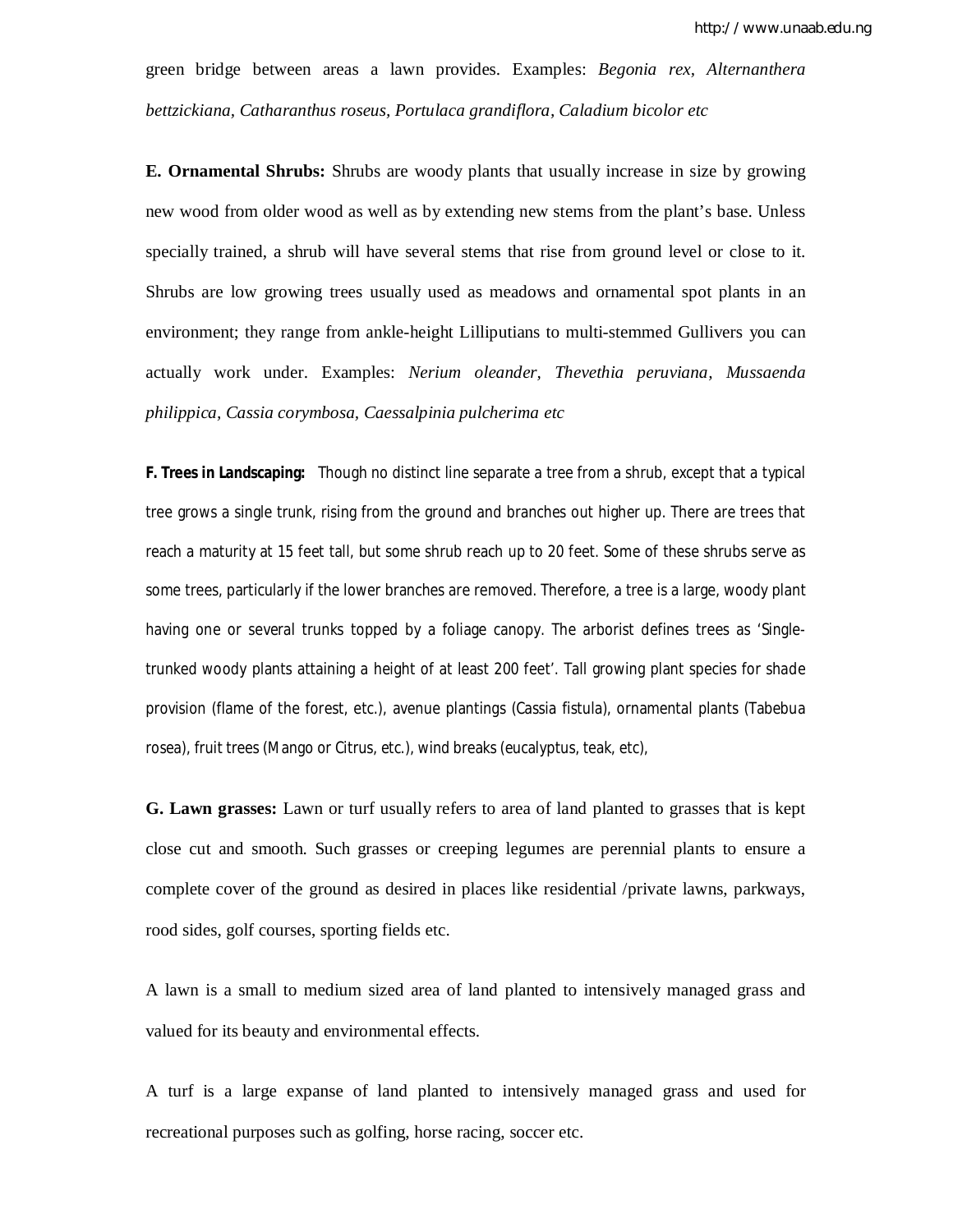Ordinarily ornamental grasses are many. However in Nigeria few are commonly used. For example,

Bahama grass (*Cynodon dactylon*) is a low maintenance grass and takes a lot of abuses like trampling, driving on it and still survive etc. Predominantly all football pitches are established with bahama grass and lawns generally on large areas. It is the cheapest of grasses used in Nigeria in terms of establishment and maintenance cost.

Method of establishment: establish with the aids of stolons. Get stolon usually uprooted with soil. The nodes are covered with soil and leave green leaves uncovered. They can be cut in to pieces and planted at regular spacing of 45 cm between rows and 15 cm within rows. Continuous planting consume more grasses but get established very easily.

Maintenance: After planting water profusely, then apply fertilizer or manure after emergence/establishment and mow occasionally. Watering frequencies may be high during the dry season to keep the lawn green

Carpet grass (*Axonopus compresus*): Utility for carpet grass is different, usually it grow well in area with high soil water table. It grow faster and produce seeds frequently than bahama grass. Mostly used in medium maintenance situation.

Method of establishment: establish with the aids of stolons and seeds. Get stolon usually uprooted with soil. The nodes are covered with soil and leave green leaves uncovered. They can be cut in to pieces and planted at regular spacing of 45 cm between rows and 15 cm within rows. Continuous planting consume more grasses but get established very easily. If available and ground adequately prepared establishment using seeds is better and less expensive.

Maintenance: To keep it beautiful watering, mowing and fertilizing must be frequent than as found in bahama grass.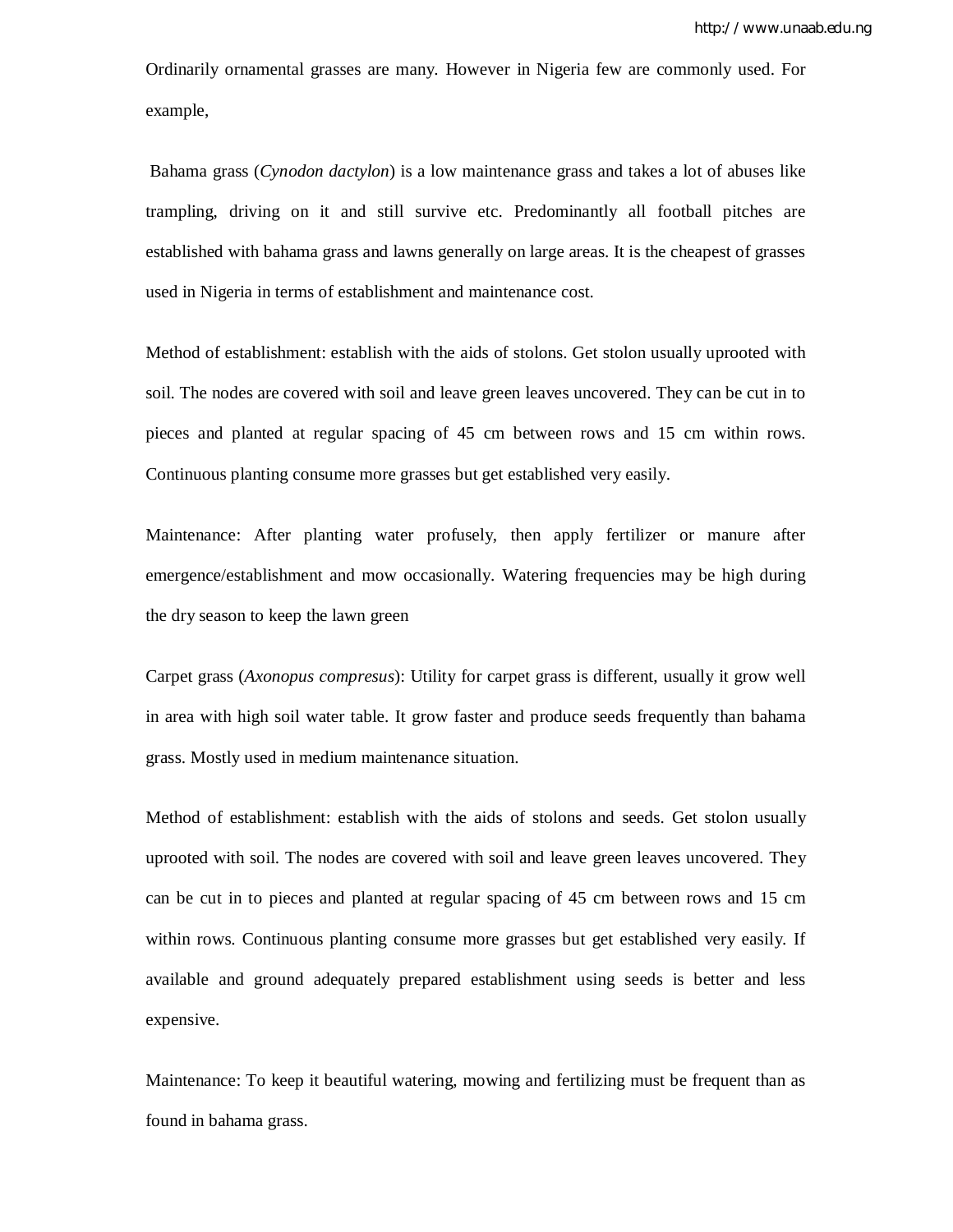Zoysia grass (*Zoysia tennuifolia*) : It is a widely used in important areas as those for VIPs and 5 star hotels and so on. It takes long time before covering the ground, but can tolerate shade and still grow luxuriantly. It is expensive than bahama and carpet grasses.

Method of establishment: Zoysia establishment is through rhizomes as it has no conspicuous stolons. Rhizomes should be uprooted with a lump of soil under it to increase it chance of survival. Shovel can be used to uproot and roll as if one is rolling a carpet (sodding method). The lump can also be cut in to sets (plugs) or pieces (sprigs) before planting.

Maintenance: It requires high and regular maintenace

**H. Ornamental palms:** Palms come in all shapes and sizes. The height will range from 5 (1.5) or 6 (1.8 m) feet to 100 feet (30.48 m). Many palms have an economic and all have a decorative value. The presence of palm trees is in fact the main difference between a tropical landscape and a temperate one. Palms are divided in to two groups; the pinnate or feathery leaf types and palmate or fan leaf types. T o the landscape gardeners the most important is the pinnate palms. Pinnate palms can be used in any setting. They can be planted as a single specimen or grouped together to form an attractive background.

Examples: *Caryota mitis, Cycas circinalis, Roystonia regia/ Oreodoxa regia, Chrysalidocarpus lutescens etc*

**I. Cut flowers:** Flowers are no longer considers as a luxury. In addition to home decoration they are often given as gifts at marriages, births, birthdays and are important features of some social events and festivals. Cut flower industry worth billions of US dollar across the globe, thus growing of cut flowers creates abundant opportunity to Nigeria as a means of diversifying her economy. Everything in Nigeria is favourable for cut flower production; land and labour is available, trained staff are either available or can be trained, the climate is suitable for all year round harvesting and Nigeria is near to Europe than either South America or Asia.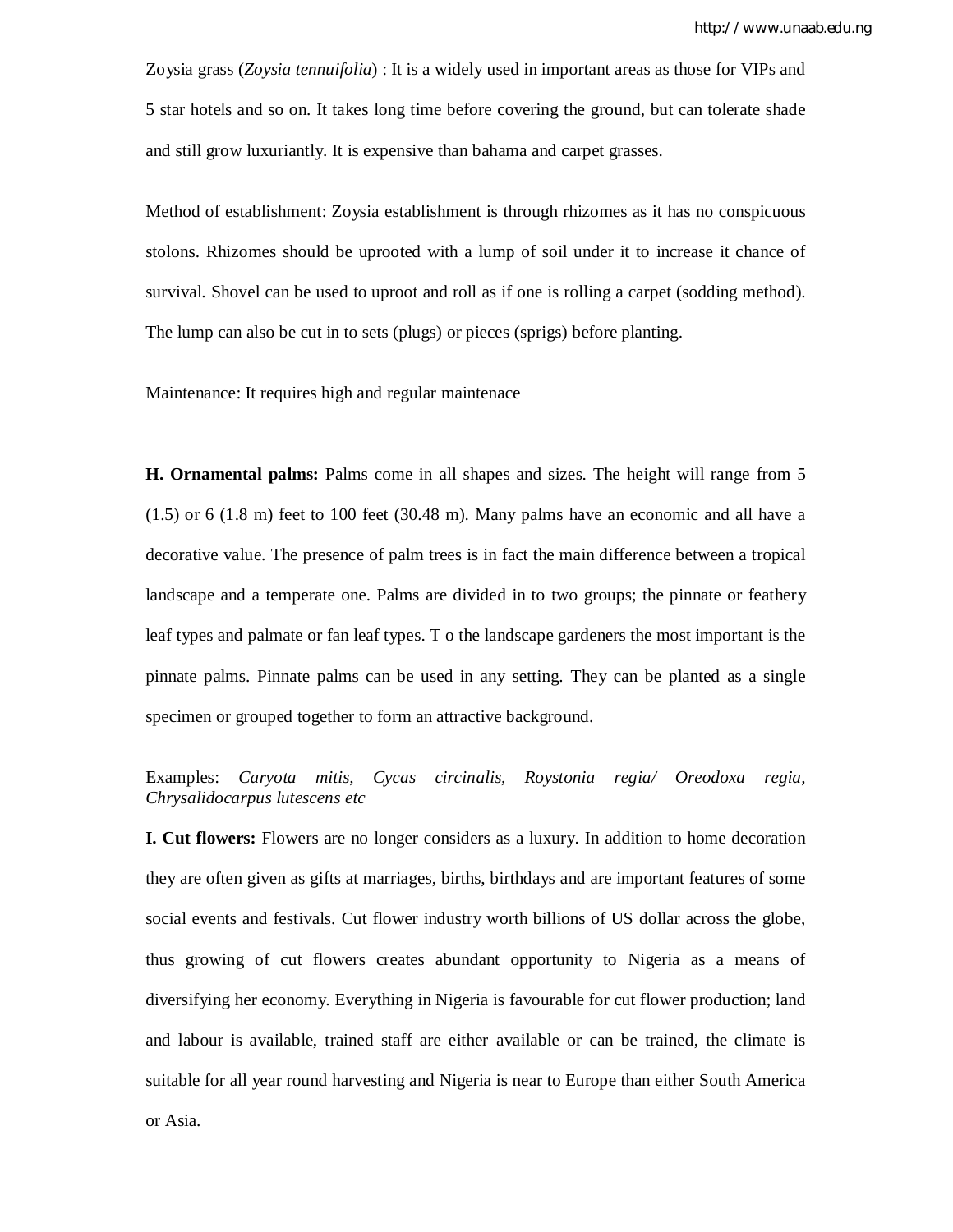Examples: *Rosa chinesis, Anthurium andraenum, Arachnis manigayi, Phalaenopsis spp, Heliconia bihai etc*

**J. Indoor plants:** An indoor plant, sometimes called a houseplant, is a plant that is grown indoors in places such as residences and offices. Houseplants are commonly grown for decorative purposes, positive psychological effects, or health reasons such as indoor air purification. Plants used in this fashion are most commonly, though not always, tropical or semi-tropical. Major factors that should be considered when caring for indoor plants are moisture, light, soil mixture, temperature, humidity, fertilizers, potting, and pest control.

Examples: *Ficus elastic, Aglaonema commutatum, Dracaena fragrans, Dieffenbachia amoena, Nephrolepis exaltata etc*

### **Nursery management practices**

Horticultural nursery is a place where propagaules and or seedlings meant for fielg establishment or sale are produced under intensive management.

Factors to consider for sitting of a floricultural plant nursery are

- 1. Perennial and reliable source of good quality water
- 2. Accessibility- to bring in inputs with ease and for buyers
- 3. Adequate land- in terms of land gradient and slope, fertility status etc
- 4. Proximity to market (where business exist for the floricultural plants e.g urban area, near industrial parks or estate etc
- 5. Availability of other inputs eg labour, planting materials, potting media, utilities (phone services to enhance business transaction, electricity etc)
- 6. Absence of diseases, pests and pilfering
- 7. etc

Types of nursery- $\overline{G}$  Ground nursery, Polythene bag nursery Bench nursery in green houses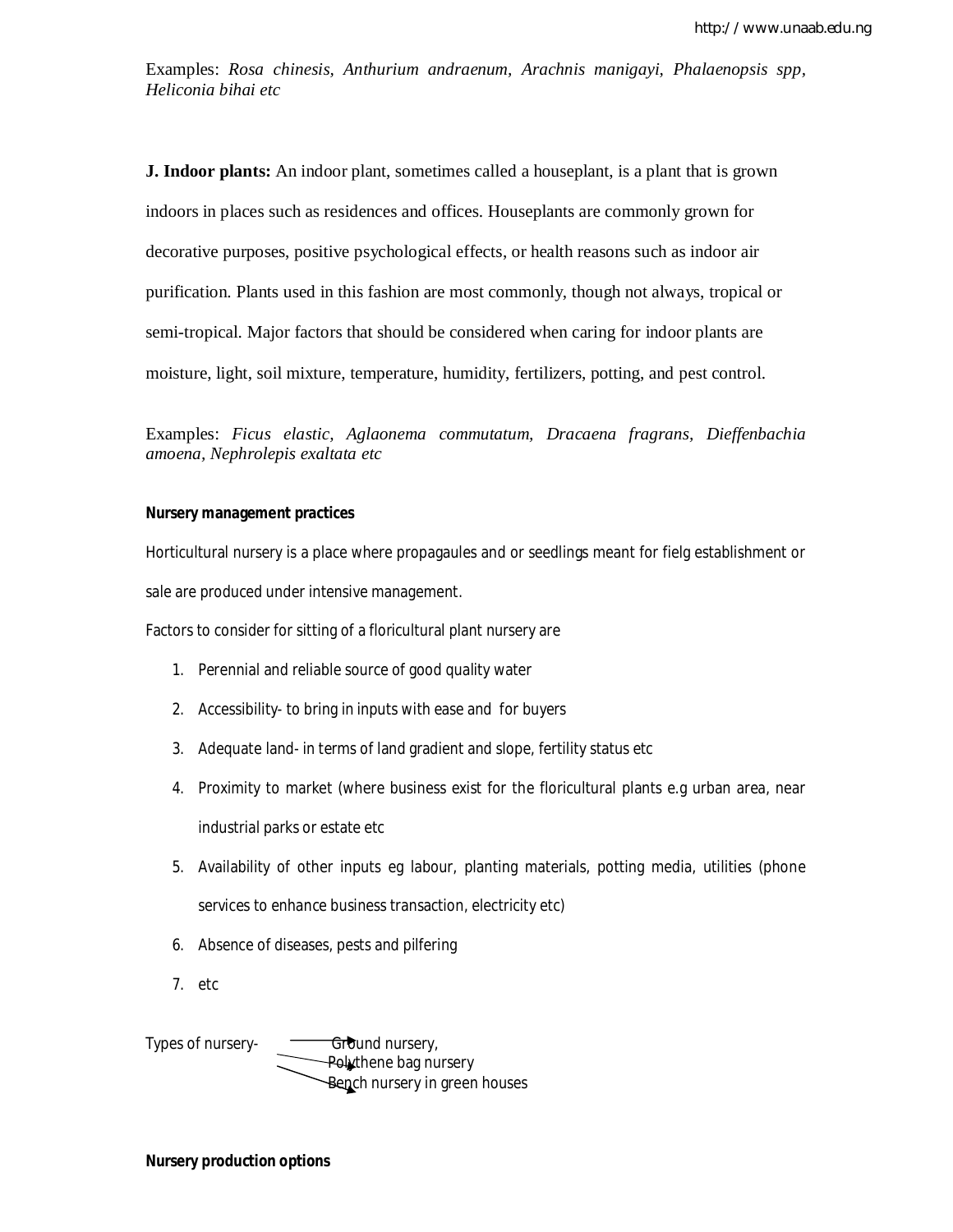Hi-technology/standard/permanent nursery: There is high degree of automation and computerization. Every activity that can be done manually are automated. It is fast and convenient but expensive. It has permanent nursery structures.

Intermediate/Medium technology/Temporary nurseries: These are improved types of peasant nurseries. They are used to raise seedlings or to rest seedling prior to transplanting. There are no permanent installations.

Peasant/Low technology nurseries: It a nursery where peasant farmers raise seedling of their crops for planting on their farms or in their compounds. Generally, the site is prepared by under-brushing the undergrowth leaving the big trees to provide shade, the soil tilled, seeds sown and covered lightly with palm fronds which are removed immediately the seeds begin to germinate and emerge

### **Floricultural Nursery management practices**

- 1. Layout and structures of the nursery: Functionality and workability of the nursery is affected by the layout and adequacy of its essential structures. Therefore, orderly arrangement of the nursery and provision of essential structures and tools facilitate level of success of any nursery.
- 2. Water management: Water/moisture is the most limiting factor in floricultural nursery industry. Thus, consideration must be given to provision of good quality and adequate quantity of water for irrigating the seedlings. Device for supplying and delivering water to plants is important e.g. watering can, micro jet, mist applicator, sprinkler, hose attached to tap etc.
- 3. Light/shade management: Provision of shade is essential for healthy seedlings. Lack of shade or excessive shade could result in poor growth of seedlings. Permanent or temporary, partial or full shade may be required depending on the plant type and stage of growth. Information of light saturation for maximum photosynthetic activities is needed e.g for indoor or outdoor plants. Shade cloths with different colours could be used control light quality which also affected seed germination and seedling growth.
- 4. Sanitation and cleanliness: A tidy nursery will be attractive to workers, clients/customers/buyers as it help to reduce the risk of outbreak of diseases and pests.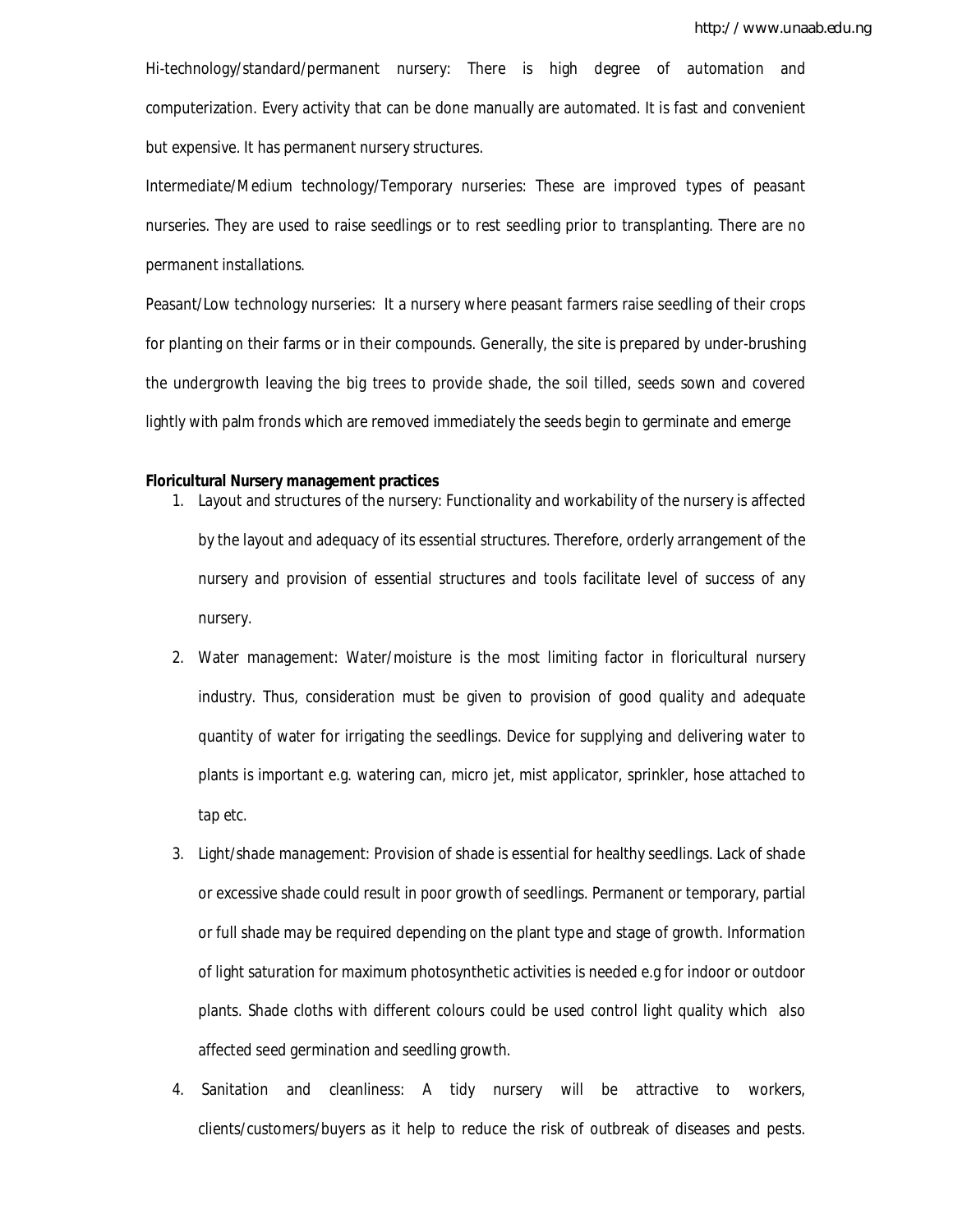Used items such as soil, papers, polythene materials, unused pots, instruments should be removed instantly. Weeds should be controlled regularly.

- 5. Care of nursery tools and materials: Clean implements after use, grease or oil if necessary and properly store. Tools should be properly labeled and their inventory must be kept.
- 6. Other areas requiring proper management are personel, soil/growing media and disease prevention and control.

### Practical:

Identification of various species of trees, shrubs, hedges etc.

- 1. Collection of plant sample for identification
- 2. Field trip to gardens
- 3. Power point presentation of pictures of some plants

Plant propagation, cutting and seeds etc.

:Definition

: Sexual/ seeds and Asexual/ vegetative

Vegetative methods: cuttings, layering, budding, grafting etc

Potting media:

An appropriate potting /growing medium depends on the species, season, cost,

availability and must provide sufficient porosity to allow good aeration with high

water holding capacity yet it is well drained and free of pathogens

Functions

Anchorage

To provide moisture